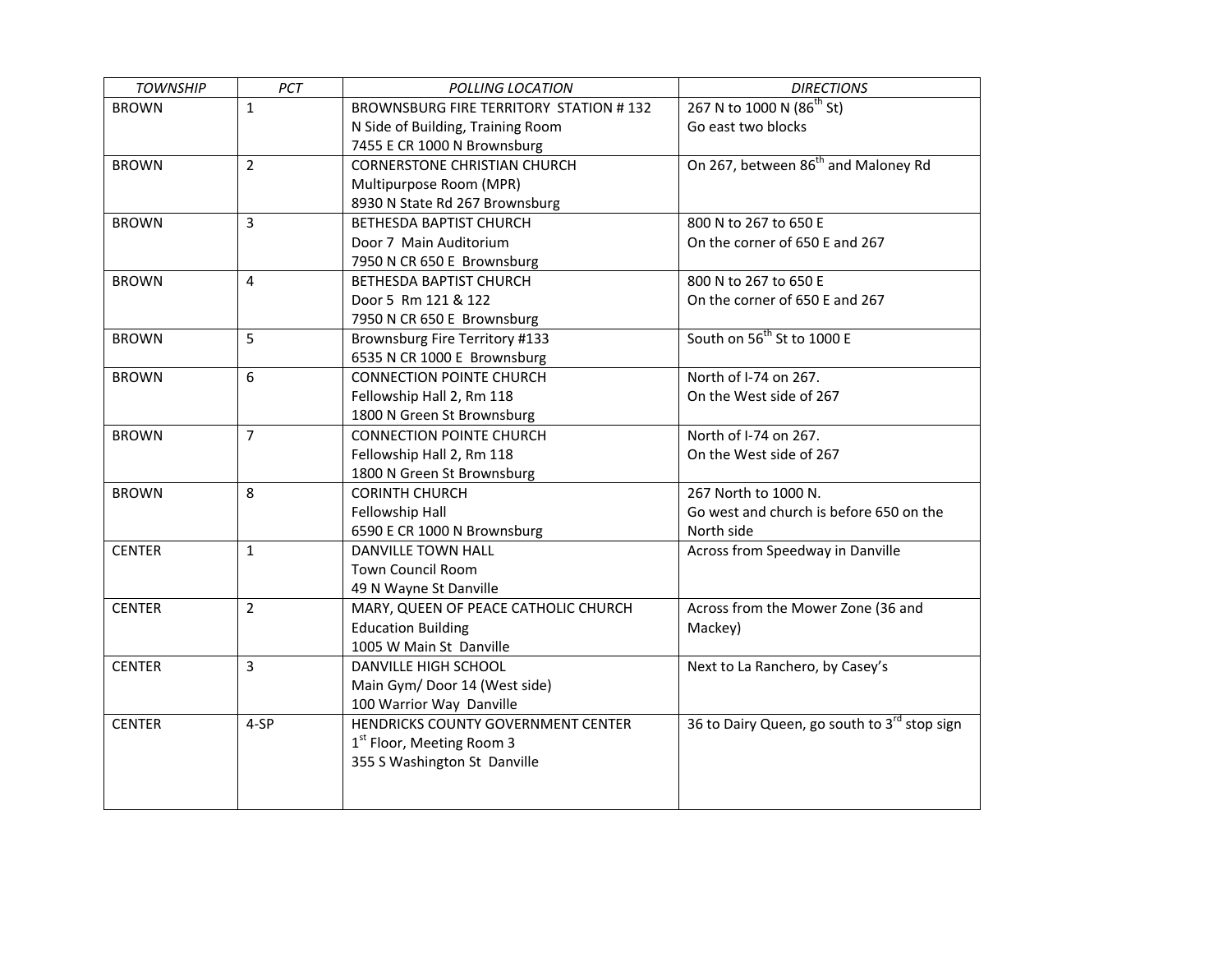| <b>CENTER</b>   | 5              | HENDRICKS COUNTY GOVERNMENT CENTER       | 36 to Dairy Queen, go south to 3rd stop sign |
|-----------------|----------------|------------------------------------------|----------------------------------------------|
|                 |                | 1 <sup>st</sup> Floor, Meeting Room 3    |                                              |
|                 |                | 355 S Washington St Danville             |                                              |
| <b>CENTER</b>   | 6              | HENDRICKS COUNTY 4-H & CONVENTION CENTER | At fairgrounds. Across from post office.     |
|                 |                | Conference Center/Room 1& 2              |                                              |
|                 |                | 1900 E Main St Danville                  |                                              |
| <b>CENTER</b>   | $7-SP$         | HENDRICKS COUNTY GOVERNMENT CENTER       | 36 to Dairy Queen, go south to 3rd stop sign |
|                 |                | 1 <sup>st</sup> Floor, Meeting Room 3    |                                              |
|                 |                | 355 S Washington St Danville             |                                              |
| <b>CENTER</b>   | $9-SP$         | HENDRICKS COUNTY GOVERNMENT CENTER       | 36 to Dairy Queen, go south to 3rd stop sign |
|                 |                | 1 <sup>st</sup> Floor, Meeting Room 3    |                                              |
|                 |                | 355 S Washington St Danville             |                                              |
| <b>CENTER</b>   | 10             | HENDRICKS COUNTY 4-H & CONVENTION CENTER | At fairgrounds. Across from post office.     |
|                 |                | Conference Center / Room 1 & 2           |                                              |
|                 |                | 1900 E Main St Danville                  |                                              |
| <b>GUILFORD</b> | $\mathbf{1}$   | PLAINFIELD TOWN COURT                    | On 40, Across from Saratoga                  |
|                 |                | Courtroom                                | (Moon Rd and 40)                             |
|                 |                | 1075 W Main St Plainfield                |                                              |
| <b>GUILFORD</b> | $\overline{2}$ | Friends Church                           | At stoplight at 267 and 40.                  |
|                 |                | Lobby                                    | Enter from East St.                          |
|                 |                | 105 S East St Plainfield                 |                                              |
| <b>GUILFORD</b> | 3              | THE VERTICAL CHURCH OF PLAINFIELD        | Next to Post Office                          |
|                 |                | 620 N Carr Rd Plainfield                 |                                              |
| <b>GUILFORD</b> | $\overline{4}$ | PLAINFIELD MIDDLE SCHOOL                 | Plainfield/Stafford Rd                       |
|                 |                | Door 16 Room 918                         |                                              |
|                 |                | 709 Stafford Rd Plainfield               |                                              |
| <b>GUILFORD</b> | 5              | Duke Energy                              | Right there on 40 and Carr Rd                |
|                 |                | Auditorium                               |                                              |
|                 |                | 1000 E Main St Plainfield                |                                              |
| <b>GUILFORD</b> | 6              | PLAINFIELD PUBLIC LIBRARY                | By Methodist Church                          |
|                 |                | McMillan A Meeting Room                  | <b>Stafford and Simmons</b>                  |
|                 |                | 1120 Stafford Rd Plainfield              |                                              |
| <b>GUILFORD</b> | $\overline{7}$ | <b>GUILFORD TWP COMMUNITY CENTER</b>     | At Hummel Park on West side of 267           |
|                 |                | Room C                                   |                                              |
|                 |                | 1500 S Center St Plainfield 46168        |                                              |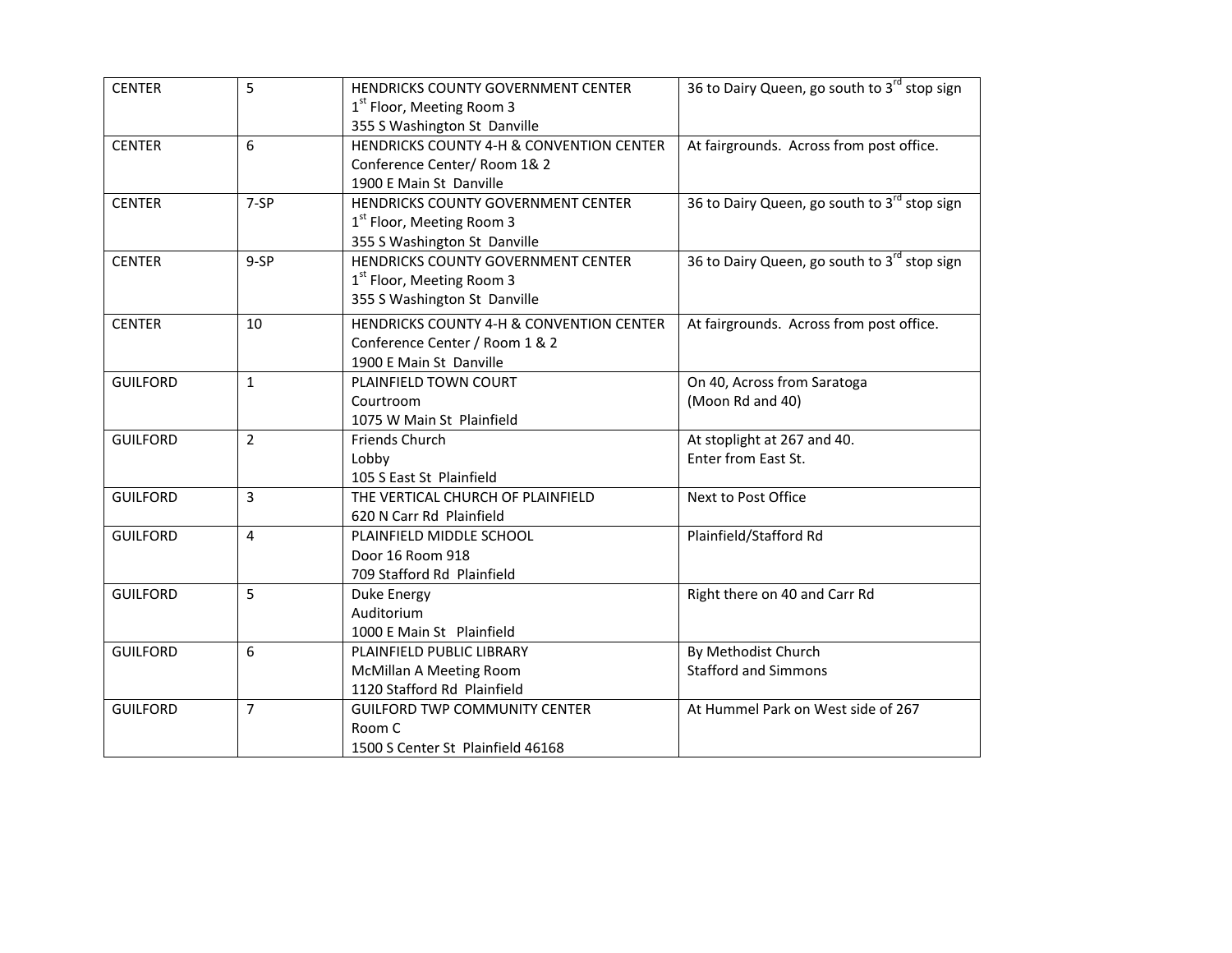| <b>GUILFORD</b> | 10           | BRENTWOOD ELEMENTARY SCHOOL          | On Oliver Ave                                 |
|-----------------|--------------|--------------------------------------|-----------------------------------------------|
|                 |              | Gym                                  | East of Simmons St                            |
|                 |              | 1630 Oliver Ave Plainfield           |                                               |
| <b>GUILFORD</b> | 11           | PLAINFIELD BIBLE CHURCH              | South of Township Line Rd                     |
|                 |              | Front Entrance, Foyer                | West side of Dan Jones                        |
|                 |              | 752 Dan Jones Rd Plainfield          |                                               |
| <b>GUILFORD</b> | 13           | HOPE UNITED PRESBYTERIAN CHURCH      | Corner of Dallas and Section Streets          |
|                 |              | North Triple Classrooms              |                                               |
|                 |              | 1331 Section St Plainfield           |                                               |
| <b>GUILFORD</b> | 14           | ROLAND GOLDEN MEMORIES               | Next to Marsh, old 267                        |
|                 |              | <b>Activities Room</b>               |                                               |
|                 |              | 855 Southfield Dr Plainfield         |                                               |
| <b>GUILFORD</b> | 16           | <b>GUILFORD TWP COMMUNITY CENTER</b> | At Hummel Park on West side of 267            |
|                 |              | Room A                               |                                               |
|                 |              | 1500 S Center St Plainfield          |                                               |
| <b>GUILFORD</b> | 17           | PLAINFIELD FIRE DEPARTMENT           | South of 40 on Ronald Reagan turn west on     |
|                 |              | Station 123                          | Airtech Parkway. Fire station is ahead on the |
|                 |              | 400 Airtech Pkwy Plainfield          | right.                                        |
| <b>GUILFORD</b> | 18-SP        | PLAINFIELD PUBLIC LIBRARY            | By Methodist Church                           |
|                 |              | <b>McMillan A Meeting Room</b>       | <b>Stafford and Simmons</b>                   |
|                 |              | 1120 Stafford Rd Plainfield          |                                               |
| <b>GUILFORD</b> | 19           | ST STEPHENS LUTHERAN CHURCH          | Entrance of Saratoga/ east side of Saratoga   |
|                 |              | Inside Front Door                    | Pkwy                                          |
|                 |              | 1001 Concord Rd Plainfield           |                                               |
| <b>GUILFORD</b> | 20           | SARATOGA APARTMENTS                  | West side of Saratoga Pkwy                    |
|                 |              | Clubhouse                            |                                               |
|                 |              | 4200 Stillwater Blvd Plainfield      |                                               |
| <b>GUILFORD</b> | 21           | SUGAR GROVE SENIOR LIVING            | South of Town Hall on Moon Rd. Across Hwy     |
|                 |              | <b>Activities Room</b>               | 40 from Saratoga.                             |
|                 |              | 5865 Sugar Grove Ln Plainfield       |                                               |
|                 |              |                                      |                                               |
| <b>LIBERTY</b>  | $2-SP$       | PLAINFIELD PUBLIC LIBRARY            | By Methodist Church                           |
|                 |              | McMillan A Meeting Room              | <b>Stafford and Simmons</b>                   |
|                 |              | 1120 Stafford Rd Plainfield          |                                               |
| <b>LINCOLN</b>  | $\mathbf{1}$ | CALVARY UNITED METHODIST CHURCH      | Across from Kohls.                            |
|                 |              | Fellowship Hall Door #3              |                                               |
|                 |              | 575 W Northfield Dr Brownsburg       |                                               |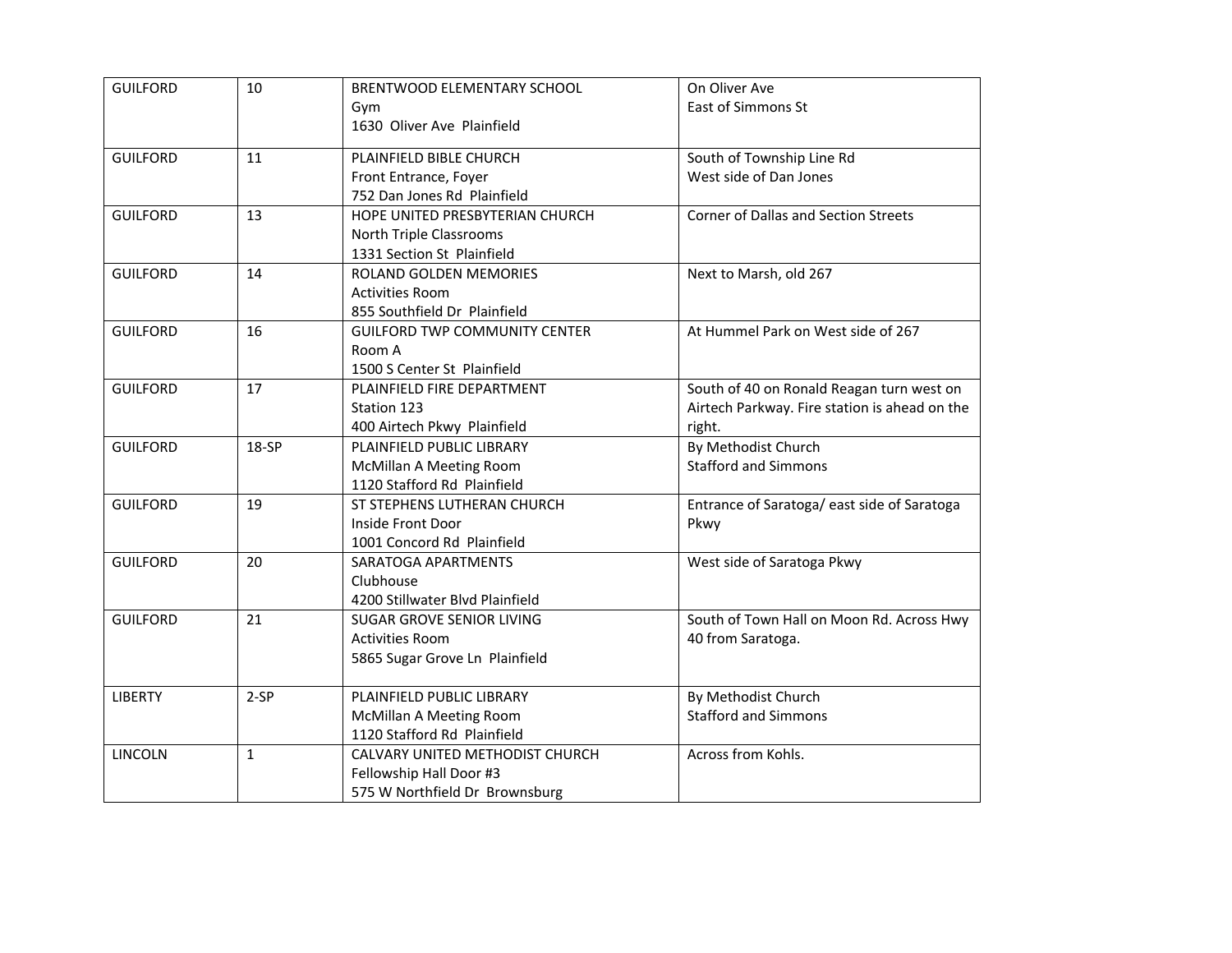| <b>LINCOLN</b> | $\overline{2}$ | AMERICAN LEGION HALL #331                        | <b>Across from Dairy Queen</b>                 |
|----------------|----------------|--------------------------------------------------|------------------------------------------------|
|                |                | <b>Big Hall</b>                                  |                                                |
|                |                | 636 E Main St Brownsburg                         |                                                |
| <b>LINCOLN</b> | 3              | <b>BROWNSBURG PUBLIC LIBRARY</b>                 | 267 to Tilden, go east on Tilden to Jefferson. |
|                |                | Meeting Room B                                   | North on Jefferson                             |
|                |                | 450 S Jefferson St Brownsburg                    |                                                |
| <b>LINCOLN</b> | $\overline{4}$ | MESSIAH LUTHERAN CHURCH                          | North of old elementary school                 |
|                |                | Narthex                                          |                                                |
|                |                | 801 S Green St Brownsburg                        |                                                |
| <b>LINCOLN</b> | 5              | <b>HARRIS EDUCATION CENTER</b>                   | Corner of 267 and Tilden.                      |
|                |                | Media Room #120                                  | Next to Calvary United Methodist Church        |
|                |                | 725-A South Green St Brownsburg                  |                                                |
| <b>LINCOLN</b> | 6              | <b>BROWNSBURG PUBLIC LIBRARY</b>                 | 267 to Tilden, go east on Tilden to Jefferson. |
|                |                | Meeting Room A                                   | North on Jefferson                             |
|                |                | 450 S Jefferson St Brownsburg                    |                                                |
| <b>LINCOLN</b> | $\overline{7}$ | <b>CHRIST LUTHERAN CHURCH</b>                    | East of 267 on Tilden. Almost to the "T" on    |
|                |                | Fellowship Hall                                  | south side.                                    |
|                |                | 701 Tilden Brownsburg                            |                                                |
| <b>LINCOLN</b> | 8              | WHITE LICK PRESBYTERIAN CHURCH                   | 200 N West off 267 to the "T".                 |
|                |                | Fellowship Hall                                  | Turn right and go 2-3 blocks                   |
|                |                | 2530 N CR 600 E Avon                             |                                                |
| <b>LINCOLN</b> | 9              | BROWNSBURG Sch. Admin. Central Office            | Enter from Grant St and Enter through          |
|                |                | East Board Room #S116C                           | Door 7                                         |
|                |                | 310 Stadium Dr                                   |                                                |
| <b>LINCOLN</b> | 10             | <b>LIBERTY BAPTIST CHURCH</b>                    | Behind Drive- In at Clermont Heights           |
|                |                | Gym                                              |                                                |
|                |                | 10450 E County Road 450 N Indpls                 |                                                |
| <b>LINCOLN</b> | 11             | <b>QUALITY IN &amp; SUITES</b>                   | Behind the Steak n Shake just west of 267      |
|                |                | Meeting room                                     |                                                |
|                |                | 31 Maplehurst Dr Brownsburg                      |                                                |
| <b>LINCOLN</b> | 12             | BROWNSBURG LION'S CLUB / BUNDY LODGE             | 267 at RR tracks                               |
|                |                | Arbuckle Park, Main Entrance, Center of Building |                                                |
|                |                | 200 N Green St Brownsburg                        |                                                |
| <b>LINCOLN</b> | 13             | HOPE COMMUNITY CHURCH                            | 350 N and 267. Across from horse stables.      |
|                |                | Fellowship Hall                                  | Enter from 350 N.                              |
|                |                | 3350 N State Rd 267 Brownsburg                   |                                                |
|                |                |                                                  |                                                |
|                |                |                                                  |                                                |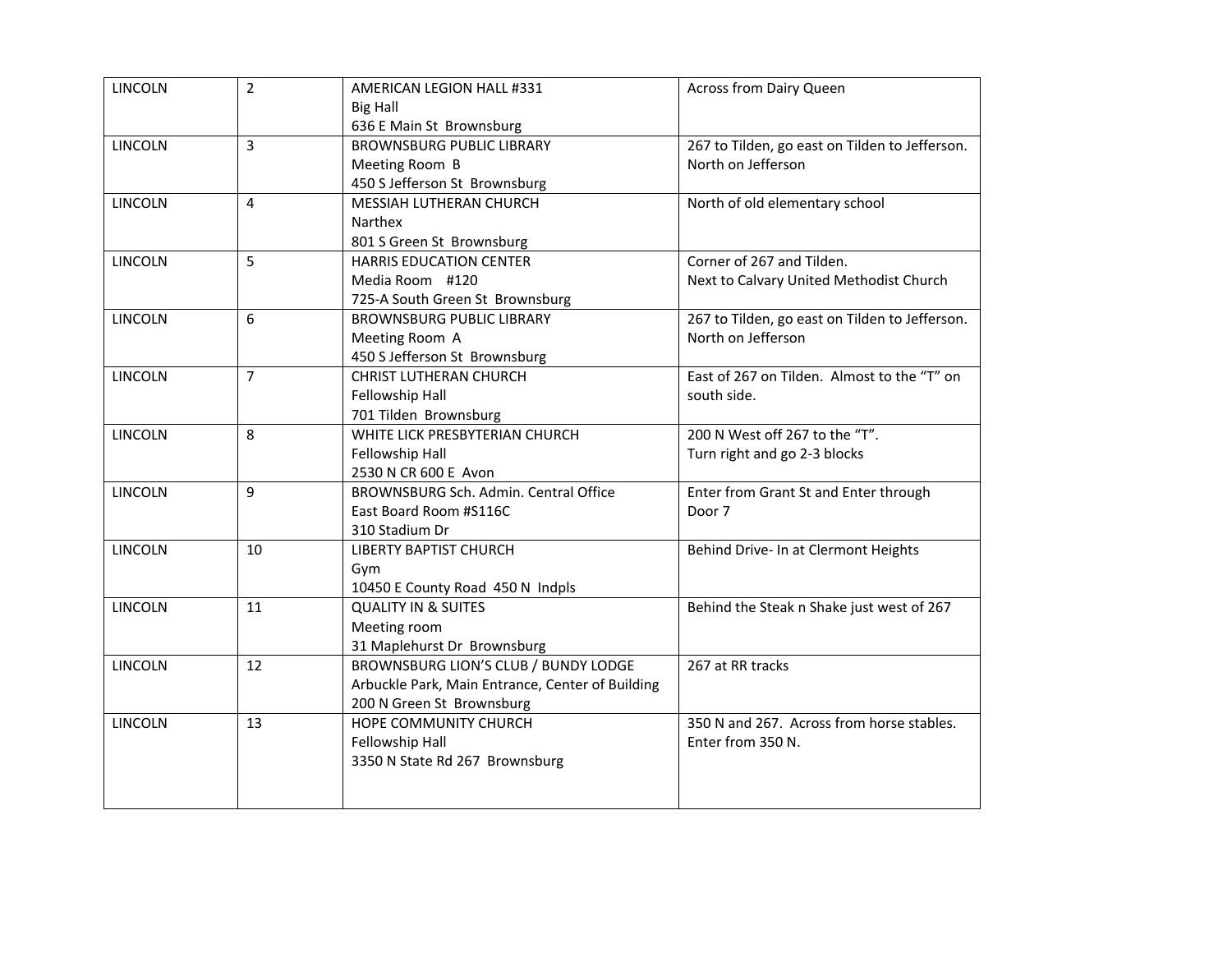| <b>LINCOLN</b>    | 14             | BROWNSBURG Sch. Admin. Central Office  | Enter from Grant St and Enter through                 |                        |
|-------------------|----------------|----------------------------------------|-------------------------------------------------------|------------------------|
|                   |                | West Board Room #S116B                 | Door 7                                                |                        |
|                   |                | 310 Stadium Dr                         |                                                       |                        |
| <b>LINCOLN</b>    | 15             | LIGHTHOUSE CHRISTIAN FELLOWSHIP CHURCH | Across from Village Pantry on 267                     |                        |
|                   |                | Fellowship Hall                        |                                                       |                        |
|                   |                | 7065 E County Road 400 N Brownsburg    |                                                       |                        |
| <b>LINCOLN</b>    | 16             | BROWNSBURG Sch. Admin. Central Office  | Enter from Grant St and Enter through                 |                        |
|                   |                | Conference Room B #S125                | Door 7                                                |                        |
|                   |                | 310 Stadium Dr                         |                                                       |                        |
| <b>LINCOLN</b>    | 17             | BROWNSBURG CROSSING APARTMENTS         | North side of 56 <sup>th</sup> St, near Northfield Dr |                        |
|                   |                | Clubhouse                              |                                                       |                        |
|                   |                | 1122 Windhaven Circle Brownsburg       |                                                       |                        |
| LINCOLN           | 18             | MESSIAH LUTHERAN CHURCH AT EAGLE CREEK | NW corner of 56 <sup>th</sup> and Raceway Rd          |                        |
|                   |                | Sanctuary                              |                                                       |                        |
|                   |                | 6100 N Raceway Rd Indianapolis         |                                                       |                        |
| <b>LINCOLN</b>    | 19             | <b>BIBLE CHURCH OF BROWNSBURG</b>      | County Road 500 (Tilden) just east of                 |                        |
|                   |                | Sanctuary                              | Hamstra Rd.                                           |                        |
|                   |                | 6045 E County Road 500 N               |                                                       |                        |
| <b>MIDDLE</b>     | $2-SP$         | <b>BROWNSBURG PUBLIC LIBRARY</b>       | 267 to Tilden, go east on Tilden to Jefferson.        | NO PUBLIC QUESTIONS    |
|                   |                | Meeting Room A                         | North on Jefferson                                    | in Precinct Middle -2  |
|                   |                | 450 S Jefferson St Brownsburg          |                                                       | Brownsburg town ballot |
| <b>WASHINGTON</b> | $1-SP$         | <b>WASHINGTON TWP PUBLIC LIBRARY</b>   | 498 N State Rd 267 Avon                               | only                   |
|                   |                | <b>Children's Programming Rooms</b>    |                                                       |                        |
|                   |                | 498 N State Rd 267 Avon                |                                                       |                        |
| <b>WASHINGTON</b> | $\overline{4}$ | LIGHT & LIFE FREE METHODIST CHURCH     | Dan Jones to Morris St, then turn East                |                        |
|                   |                | Foyer                                  |                                                       |                        |
|                   |                | 8264 E County Road 100 S               |                                                       |                        |
| <b>WASHINGTON</b> | 5-SP           | <b>WASHINGTON TWP PUBLIC LIBRARY</b>   | 498 N State Rd 267 Avon                               |                        |
|                   |                | Children's Programming Rooms           |                                                       |                        |
|                   |                | 498 N State Rd 267 Avon                |                                                       |                        |
| <b>WASHINGTON</b> | 6-SP           | <b>WASHINGTON TWP PUBLIC LIBRARY</b>   | 498 N State Rd 267 Avon                               |                        |
|                   |                | <b>Children's Programming Rooms</b>    |                                                       |                        |
|                   |                | 498 N State Rd 267 Avon                |                                                       |                        |
| <b>WASHINGTON</b> | 7-SP           | <b>BROWNSBURG PUBLIC LIBRARY</b>       | 267 to Tilden, go east on Tilden to Jefferson.        |                        |
|                   |                | Meeting Room A                         | North on Jefferson                                    |                        |
|                   |                | 450 S Jefferson St Brownsburg          |                                                       |                        |
|                   |                |                                        |                                                       |                        |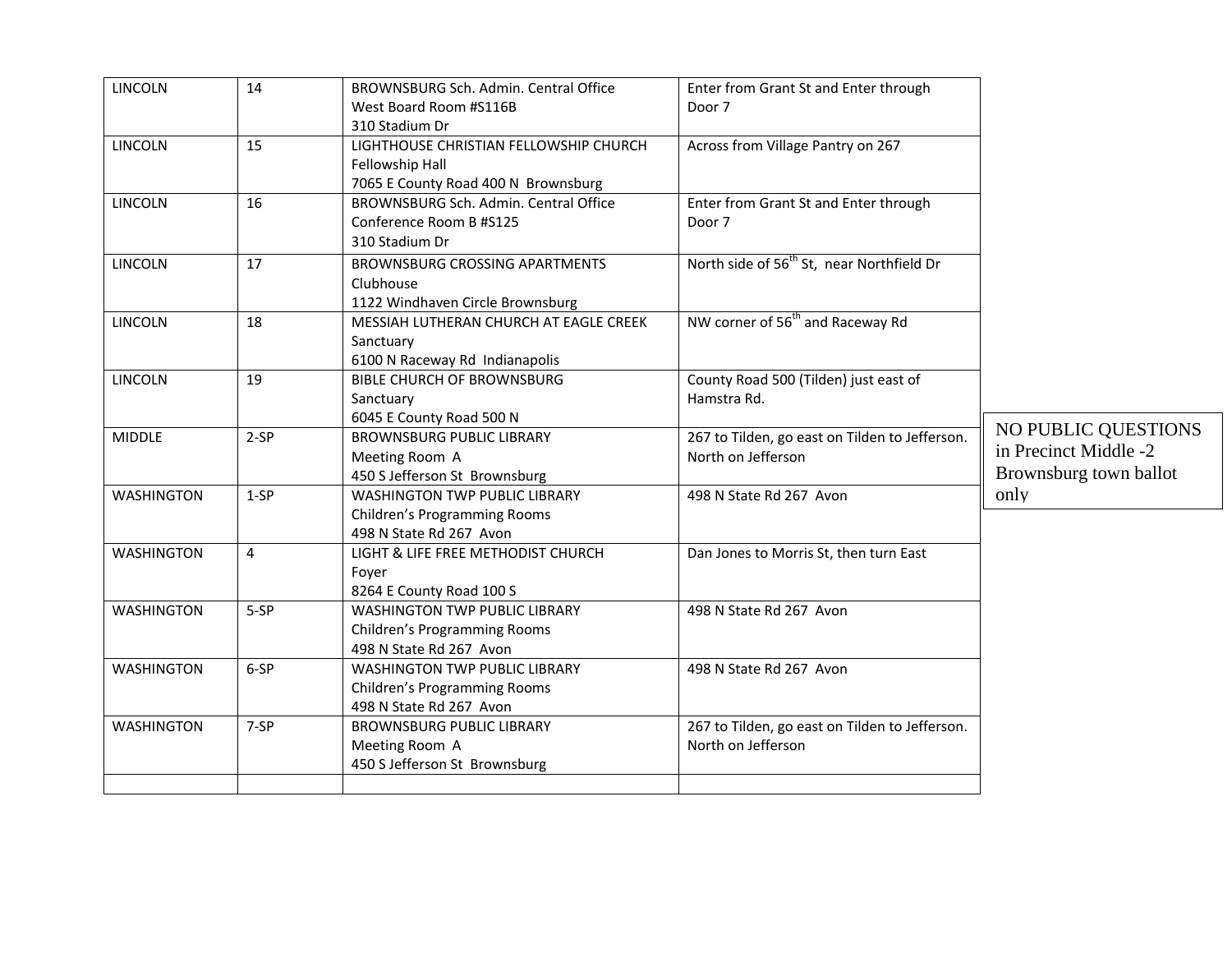| <b>WASHINGTON</b> | 8-SP    | <b>WASHINGTON TWP PUBLIC LIBRARY</b>   | 498 N State Rd 267 Avon                                |
|-------------------|---------|----------------------------------------|--------------------------------------------------------|
|                   |         | Children's Programming Rooms           |                                                        |
|                   |         | 498 N State Rd 267 Avon                |                                                        |
| <b>WASHINGTON</b> | 14      | PARK SQUARE MANOR                      | Just West of the stoplight at 267 and 10 <sup>th</sup> |
|                   |         | East Hallway in Community Room         | Looks like a big white hotel                           |
|                   |         | 6990 E County Road 100 N               |                                                        |
| <b>WASHINGTON</b> | 15      | AVON MIDDLE SCHOOL NORTH               | Just north of Nehemiah church at CR 100 S              |
|                   |         | 1251 N Dan Jones Rd Avon               |                                                        |
| <b>WASHINGTON</b> | 16      | <b>CROSSROADS CHURCH</b>               | Just East of 267 on Morris St.                         |
|                   |         | <b>Rm E117</b>                         | On South side of Morris                                |
|                   |         | 7209 E County Road 100 S Avon          |                                                        |
| <b>WASHINGTON</b> | 17      | <b>GRACE FELLOWSHIP CHURCH</b>         | On Southside of Morris St (100 S)                      |
|                   |         | <b>Sunday School Room</b>              | East of Prestwick Rd (525)                             |
|                   |         | 6121 E County Road 100 S Avon          |                                                        |
| <b>WASHINGTON</b> | 19      | <b>AVON CREEK APARTMENTS</b>           | Behind Wal-Mart in Avon                                |
|                   |         | Clubhouse                              |                                                        |
|                   |         | 291 Great Lakes Circle Avon            |                                                        |
| <b>WASHINGTON</b> | 20      | CEDAR ELEMENTARY SCHOOL                | 267 South to just before 100 S.                        |
|                   |         | Gym                                    | This is the school on the left.                        |
|                   |         | 685 S State Road 267 Avon              |                                                        |
| <b>WASHINGTON</b> | $21-SP$ | <b>WASHINGTON TWP PUBLIC LIBRARY</b>   | 498 N State Rd 267 Avon                                |
|                   |         | <b>Children's Programming Rooms</b>    |                                                        |
|                   |         | 498 N State Rd 267 Avon                |                                                        |
| <b>WASHINGTON</b> | 22      | <b>GRACE POINTE CHURCH</b>             | Corner of Raceway and 100 S (Morris St)                |
|                   |         | West End of Facility in Gym            | Church sits up on a hill                               |
|                   |         | 10951 E County Road 100 S Indianapolis |                                                        |
| <b>WASHINGTON</b> | 24-SP   | <b>WASHINGTON TWP PUBLIC LIBRARY</b>   | 498 N State Rd 267 Avon                                |
|                   |         | <b>Children's Programming Rooms</b>    |                                                        |
|                   |         | 498 N State Rd 267 Avon                |                                                        |
| <b>WASHINGTON</b> | 25      | <b>AVON TOWN HALL</b>                  | North side of 36, just West of 267                     |
|                   |         | <b>Council Chambers</b>                |                                                        |
|                   |         | 6570 E US Highway 36 Avon              |                                                        |
| <b>WASHINGTON</b> | 26      | <b>WASHINGTON TWP PUBLIC LIBRARY</b>   | 498 N State Rd 267 Avon                                |
|                   |         | Children's Programming Rooms           |                                                        |
|                   |         | 498 N State Rd 267 Avon                |                                                        |
| <b>WASHINGTON</b> | 27      | AVON HIGH SCHOOL                       | 150 S Between 267 and Dan Jones                        |
|                   |         | Door #28 Lobby                         |                                                        |
|                   |         | 7575 E Oriole Ave Avon                 |                                                        |